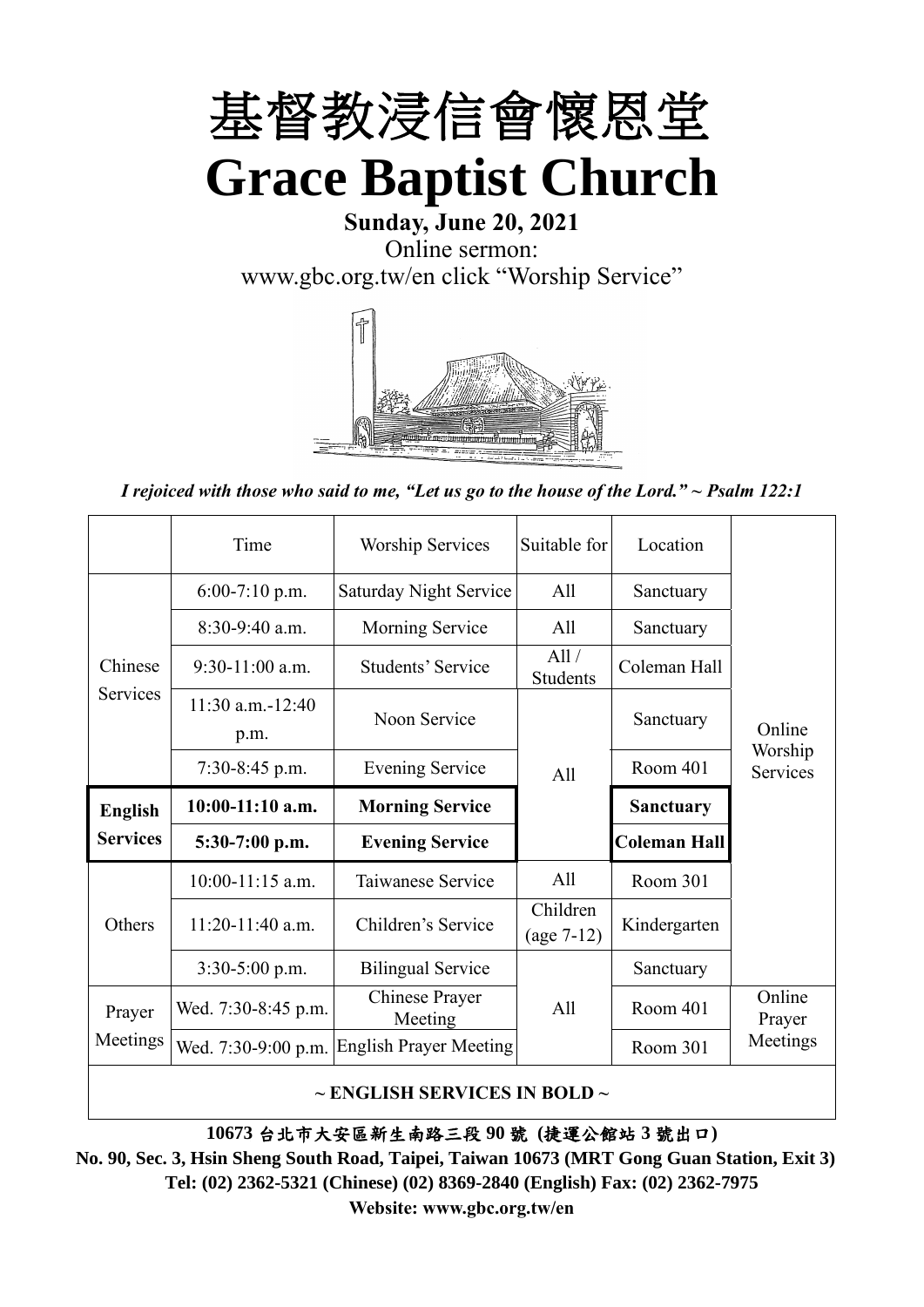#### **Welcome to Grace Baptist Church English Congregation. Thank you for choosing to worship with us and celebrate the glory of our Lord.**

|                          | Morning Worship Service – 10:00 a.m. |                      |
|--------------------------|--------------------------------------|----------------------|
|                          | Sunday, June 20, 2021 (Online)       |                      |
| Prelude                  |                                      |                      |
| Greeting/Prayer          |                                      |                      |
| Worship through Music    | "Glorious"                           | Minister Kevin Wang  |
|                          | "My Worth Is Not in What I Own"      |                      |
| Pastoral Prayer          |                                      | Pastor Nick Brideson |
| Worship through Music    | "Living Hope"                        | Minister Kevin Wang  |
|                          | "Sovereign"                          |                      |
| <b>Offertory Prayer</b>  |                                      | Pastor Nick Brideson |
| Tithes and Offerings     |                                      |                      |
| Doxology                 |                                      |                      |
| Pray for Our Church      |                                      |                      |
| <b>Scripture Reading</b> | Revelation 2:12-17                   |                      |
| Message                  | Uncompromising with Truth            |                      |
| <b>Response Song</b>     | "His Mercy Is More"                  |                      |
| Benediction              |                                      |                      |
| Welcome                  |                                      |                      |
| Closing Song             | "As the Lord Is with Us"             | Minister Kevin Wang  |
| Postlude                 |                                      |                      |
|                          |                                      |                      |
|                          |                                      |                      |
|                          |                                      |                      |



#### **Our Vision Is to Spread the Gospel**

To achieve this, we aim:

- ⚫ To become a house of prayer
- ⚫ Through prayer, to build the body of Christ
- ⚫ From the body, to do the work of mission in Taipei, Taiwan, and neighboring countries *"but you will receive power when the Holy Spirit has come upon you; and you shall be My witnesses both in Jerusalem, and in all Judea and Samaria, and even to the remotest part of the earth." -* Acts 1:8 (NASB)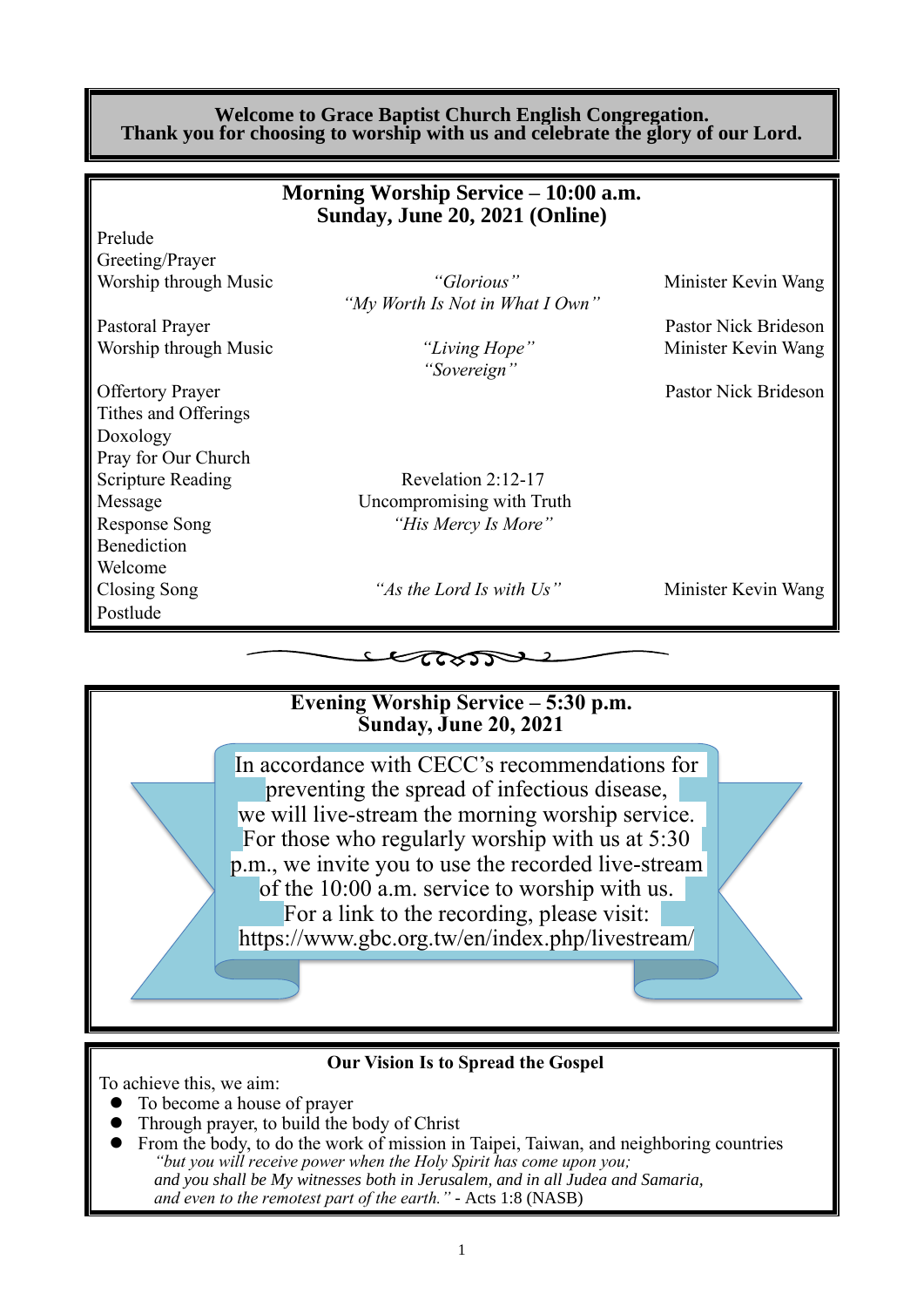## **Sermon Topic: Uncompromising with Truth Scripture: Revelation 2:12-17**

### **Speaker: Pastor Nick Brideson June 20, 2021**

#### **Scripture: Revelation 2:12-17 (NASB)**

<sup>12</sup> "And to the angel of the church in Pergamum write:

The One who has the sharp two-edged sword says this:

<sup>13</sup> 'I know where you dwell, where Satan's throne is; and you hold fast My name, and did not deny My faith even in the days of Antipas, My witness, My faithful one, who was killed among you, where Satan dwells. <sup>14</sup> 'But I have a few things against you, because you have there some who hold the teaching of Balaam, who kept teaching Balak to put a stumbling block before the sons of Israel, to eat things sacrificed to idols and to commit acts of immorality. <sup>15</sup> 'So you also have some who in the same way hold the teaching of the Nicolaitans. <sup>16</sup> 'Therefore repent; or else I am coming to you quickly, and I will make war against them with the sword of My mouth. <sup>17</sup> 'He who has an ear, let him hear what the Spirit says to the churches. To him who overcomes, to him I will give some of the hidden manna, and I will give him a white stone, and a new name written on the stone which no one knows but he who receives it.'

#### **Notes:**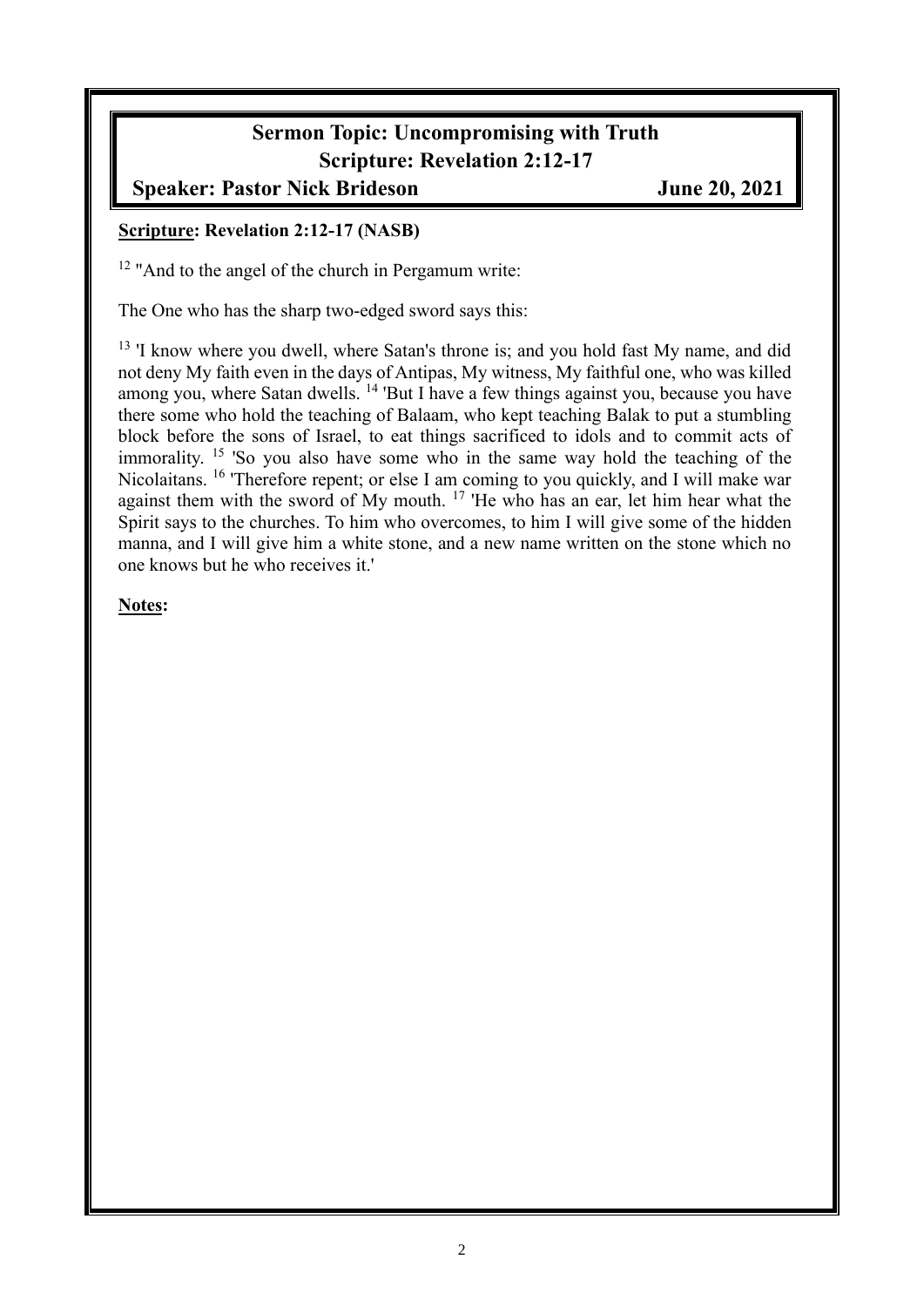## **Wednesday Night Prayer Meeting**

*"My house shall be called a house of prayer" (Matthew 21:13)*

Let us be a church of prayer. We normally meet 7:30 - 9:00 p.m. every Wednesday in GBC Room 301. However, due to COVID-19, the English prayer meeting will use Zoom from now until after June 28. Please send an email to ecprayerteam@gbc.org.tw if you are interested in joining the Zoom prayer meeting or if you have a prayer request.

| 1st Week                                | 2nd Week | 3rd Week        | <b>4th Week</b> | 5th Week  |
|-----------------------------------------|----------|-----------------|-----------------|-----------|
| Caring/Healing/Families Church Ministry |          | <b>Missions</b> | <b>The Lost</b> | The World |

## **New Members' Class via Zoom - TODAY**

If you are interested in becoming a member of GBC you need to attend a New Members' class. The next New Members' class is TODAY from 3:00 to 4:00 p.m. via Zoom. It is a onetime only class and is currently held every 3 months, especially for membership applicants and baptism candidates. Please contact our secretary, SueJenny, by noon TODAY for the Zoom meeting information at: suejenny@gbc.org.tw.

## **COVID-19 Guidelines**

Taiwan has recently had local transmission cases of COVID-19. To show love and support for the society God has put us in, we ask that you abide by the following:

- 1. All meetings in GBC are either cancelled or will continue online until after **June 28**.
- 2. Online English Morning Worship Service will be at the usual time (10:00 am.) Evening service is cancelled.
- 3. Wednesday night prayer meeting is at the usual time  $7:30 - 9:00$  p.m. but only using Zoom.
- 4. Enter GBC only for specific reasons or by appointment.
- 5. Groups meeting in people's homes must abide by government restrictions and are encouraged to meet online.

#### **Please:**



- Be careful about your health and the health of others.
- Wear a mask. Check temperature. Wash hands frequently.
- See a doctor and stay home if you have a fever and/or cough.
- Pray for Taiwan and other countries.
- Join GBC's online worship service: www.gbc.org.tw/en

#### **Please Note:**

- Many classes and small groups are meeting online. Please check page 6 for leader's contact email to join.
- 2021 Philippines Independence Outreach Planned for today is cancelled.
- No July 25 baptism service. (July baptisms will be combined with October baptisms.)

## **Making Offerings during COVID-19**

GBC provides a variety of ways to make offerings. Information is available on the GBC website:

**In English** (QR code at the right): [www.gbc.org.tw/en/index.php/offering](http://www.gbc.org.tw/en/index.php/offering/)

**In Chinese**: www.gbc.**org**[.tw/index.php/donation](http://www.gbc.org.tw/index.php/donation)



Offering Info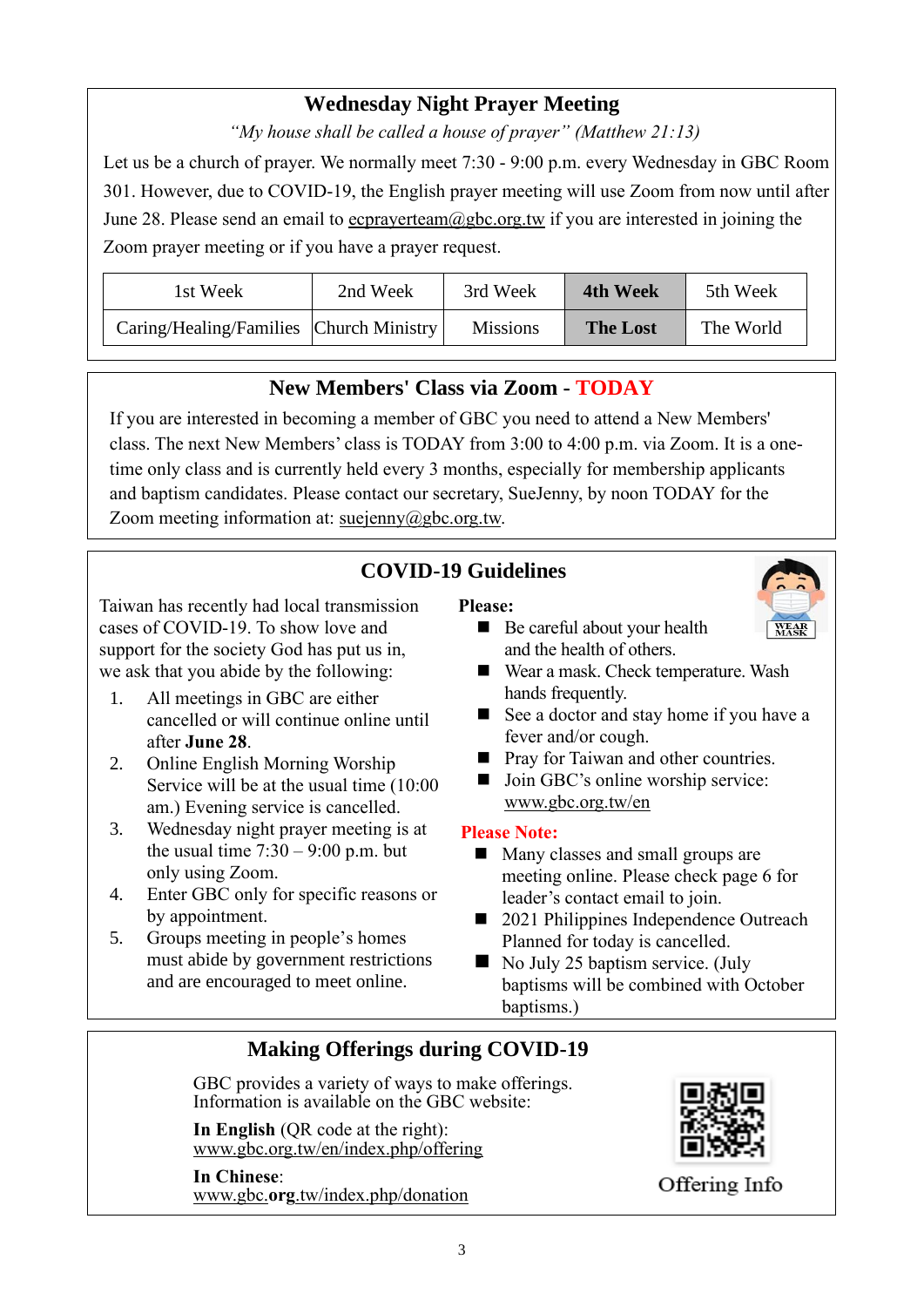## **2021 VBS to Be Held Online – Registering Children Now** *"CONCRETE & CRANES - Building on the Love of Jesus"*

2021 Vacation Bible School will be held as planned from 12 to 16 July but, because of the pandemic, **it will be held online**.

The VBS will function in the same way as a physical camp with Bible story site, missions site, music site, and craft site. To do this, the materials will be sent out before the camp and an online link will be sent out each day to registered students. The total meeting time each day of

the camp will not be more than 1.5 hours.

**For children:** 2nd  $\sim$  7th grade after the summer vacation this year

**Cost:** 400 NT per child **Deadline for registration:** TODAY or

until the registrations are full

#### **To register:**

- 1. Pay by bank transfer or remittance (see remittance information box).
- 2. Scan the **QR Code** provided to register.
- 3. Fill in the last five digits of your bank account number during registration.
- 4. After the registration is completed, you will receive a confirmation email within three working days (that is, not Saturdays, Sundays, or national holidays). If you do not receive the email, please contact us

**Contact:** email vbs2021@gbc.org.tw or call the church front desk at 2326-5321, extension 100.

## **Remittance Information**

*(This account is only for this VBS camp. If you want to make an offering to GBC, please use other accounts.)* **Account name:** GRACE BAPTIST CHURCH **Code:** 008 **Bank:** HUA NAN COMMERCIAL BANK. LTD. GONG GUAN BRANCH **Account number:** 118-20-052922-0



### **GBC Night Prayer (**懷恩晚禱**)**

During the time that GBC closes its physical meetings, Senior Pastor Peter Wu and his wife Cindy are leading the GBC family to pray via video for the COVID-19 situation and for the needs of people during this difficult time.

Pastor Wu and his wife invite you to go to the GBC Chinese website main page, https://www.gbc.org.tw, to watch the video and pray with them (and with many others online) to seek God's mercy together. The prayer video is in Chinese and is posted at 9:00 p.m. every night except Wednesday, but you can watch it anytime.

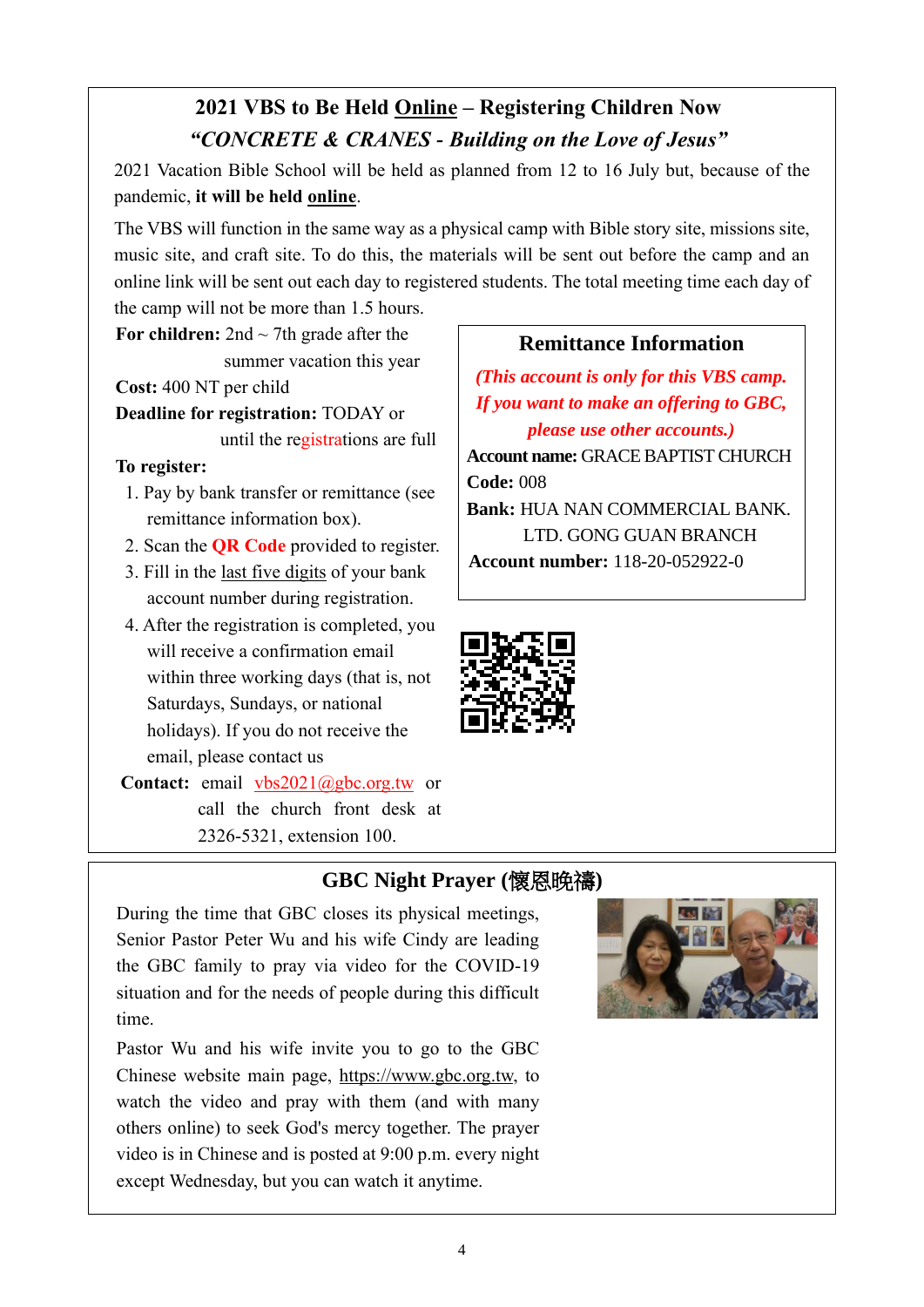#### **Mabuhay Fellowship**

Following GBC's COVID-19 guidelines, the Mabuhay Fellowship will temporarily suspend its 2 p.m. Tagalog prayer meeting and Bible study in Room B05 till June



28. Let's continue to be prayerful and watchful.

The Mabuhay Fellowship comprises Filipinos aiming to share God's love and light through worship, prayer, Bible study, fellowship, gospel sharing, and ministry.

## **Young Adults Fellowship – via Google Meet**

Young Adults Fellowship is for young adults from the age of 20-35 to study God's Word and fellowship together. It



regularly meets 1st and 3rd Saturdays from 4:30 to 6:00 p.m. at WanFu 22 (next to GBC building); however it now meets online via Google Meet (until further notice). Contact Minister Kevin Wang for how to join the fellowship at:  $k$ evin $@$ gbc.org.tw.

|                                                                                                                                                                                                                                                                                                                                                                                                                                                                                                                         |                                                                                                                                                                                                                                                                                                                                                                                                                               | English Pastor: Nick Brideson                                                                                                                                                                                                                                                                                                                                                                                                                                                                               |                                                                                                                                                                                                                                                                                                                                                                 |                                                                                                                                                                                                                                                                                                                   |
|-------------------------------------------------------------------------------------------------------------------------------------------------------------------------------------------------------------------------------------------------------------------------------------------------------------------------------------------------------------------------------------------------------------------------------------------------------------------------------------------------------------------------|-------------------------------------------------------------------------------------------------------------------------------------------------------------------------------------------------------------------------------------------------------------------------------------------------------------------------------------------------------------------------------------------------------------------------------|-------------------------------------------------------------------------------------------------------------------------------------------------------------------------------------------------------------------------------------------------------------------------------------------------------------------------------------------------------------------------------------------------------------------------------------------------------------------------------------------------------------|-----------------------------------------------------------------------------------------------------------------------------------------------------------------------------------------------------------------------------------------------------------------------------------------------------------------------------------------------------------------|-------------------------------------------------------------------------------------------------------------------------------------------------------------------------------------------------------------------------------------------------------------------------------------------------------------------|
| <b>Pastor Nick Brideson</b>                                                                                                                                                                                                                                                                                                                                                                                                                                                                                             | Minister Priscilla Liao                                                                                                                                                                                                                                                                                                                                                                                                       |                                                                                                                                                                                                                                                                                                                                                                                                                                                                                                             | Minister Kevin Wang                                                                                                                                                                                                                                                                                                                                             |                                                                                                                                                                                                                                                                                                                   |
| <b>Adult Education</b><br>/Mission                                                                                                                                                                                                                                                                                                                                                                                                                                                                                      | AM Worship                                                                                                                                                                                                                                                                                                                                                                                                                    | Children's<br>Education/Caring                                                                                                                                                                                                                                                                                                                                                                                                                                                                              | PM Worship                                                                                                                                                                                                                                                                                                                                                      | Youth/Fellowship                                                                                                                                                                                                                                                                                                  |
| <b>Adult Education</b><br>Nick Brideson<br>nick@gbc.org.tw<br><b>Foreign Mission:</b><br><b>Medical/Dental Team</b><br>Armand Lim<br>rmanlim@yahoo.com<br><b>VBS</b> Team<br>Priscilla Liao<br>priscilla@gbc.org.tw<br><b>Taiwan Mission:</b><br><b>TaiTung Team</b><br>Cherrie Gow Lim<br>cvgow@yahoo.com<br><b>Orphanage Ministry</b><br>Julie Chen<br>yuling0914@gmail.com<br><b>NTU Friday English</b><br><b>Conversation Group</b><br>Roy Treurnicht<br>gbcecntuclass@gmail.com<br><b>Ethiopian Students Group</b> | <b>Morning Music</b><br>Cherrie Gow Lim<br>cvgow@yahoo.com<br><b>Morning Greeters</b><br>Chien Ferng<br>cferng@gmail.com<br><b>Adult Choir</b><br><b>Hand Bell Choir</b><br>Juliet Jao<br>lenyinjao@gmail.com<br><b>Hallel Singers</b><br>Cherrie Gow Lim<br>cvgow@yahoo.com<br><b>Morning Fellowship Tea</b><br>Yuri Shih<br>yuchen phone@hotmail.com<br><b>Morning Multimedia</b><br>Vicky Lin<br>gbcmorningmedia@gmail.com | <b>Cryroom Children's</b><br><b>Care Ministry</b><br>Abby Tu<br>abbbytu@gmail.com<br><b>AWANA Preschool</b><br>Joanna Peng<br>Joanna1285@hotmail.com Evening Multimedia<br><b>AWANA Spark Group</b><br>Crystal Turner<br>elisayeh@yahoo.com<br><b>AWANA T&amp;T Group</b><br>Ming Lai<br>minglai88@gmail.com<br><b>Prayer Ministry</b><br>Priscilla Liao<br>priscilla@gbc.org.tw<br><b>Hospital Visitation</b><br>Amanda Lou<br>lou.amanda@gmail.com<br><b>Small Groups</b><br>Women<br>General<br>Ministry | <b>Evening Music Team</b><br>Alex Chen<br>gbceworshipteam@gmail.com<br><b>Evening Greeters</b><br>Vicky Kuo<br>asiaglobe999@gmail.com<br><b>Grant Burgess</b><br>grantburgess@live.co.za<br><b>Evening Tea / Baptism</b><br><b>Celebration Fellowship</b><br>Michelle Cheng<br>yealincheng@yahoo.com<br><b>Baptism Support</b><br>Aline Kao<br>aline@gbc.org.tw | <b>Trinity Youth</b><br>(Grade 7 and above)<br>Grant & Kirsten<br><b>Burgess</b><br>grantburgess@live.co.za<br><b>Mabuhay Fellowship</b><br>Ava Zamora<br>avazam@yahoo.com<br><b>Young Adults</b><br>Fellowship<br>Kevin Wang<br>kevin@gbc.org.tw<br><b>Small Groups</b><br>Youth<br><b>Students</b><br>Parenting |
| Abex Tesfaye<br>abex98@gmail.com                                                                                                                                                                                                                                                                                                                                                                                                                                                                                        |                                                                                                                                                                                                                                                                                                                                                                                                                               |                                                                                                                                                                                                                                                                                                                                                                                                                                                                                                             |                                                                                                                                                                                                                                                                                                                                                                 |                                                                                                                                                                                                                                                                                                                   |
|                                                                                                                                                                                                                                                                                                                                                                                                                                                                                                                         |                                                                                                                                                                                                                                                                                                                                                                                                                               |                                                                                                                                                                                                                                                                                                                                                                                                                                                                                                             |                                                                                                                                                                                                                                                                                                                                                                 |                                                                                                                                                                                                                                                                                                                   |
| <b>Secretarial staff</b>                                                                                                                                                                                                                                                                                                                                                                                                                                                                                                |                                                                                                                                                                                                                                                                                                                                                                                                                               | <b>Deacon</b>                                                                                                                                                                                                                                                                                                                                                                                                                                                                                               |                                                                                                                                                                                                                                                                                                                                                                 | <b>Alternate Deacon</b>                                                                                                                                                                                                                                                                                           |
| SueJenny Hsu<br>suejenny@gbc.org.tw                                                                                                                                                                                                                                                                                                                                                                                                                                                                                     | Aline Kao<br>aline@gbc.org.tw                                                                                                                                                                                                                                                                                                                                                                                                 | Michael Huang                                                                                                                                                                                                                                                                                                                                                                                                                                                                                               |                                                                                                                                                                                                                                                                                                                                                                 | Armand Lim                                                                                                                                                                                                                                                                                                        |
|                                                                                                                                                                                                                                                                                                                                                                                                                                                                                                                         |                                                                                                                                                                                                                                                                                                                                                                                                                               | mhuang500@yahoo.com                                                                                                                                                                                                                                                                                                                                                                                                                                                                                         |                                                                                                                                                                                                                                                                                                                                                                 | rmanlim@yahoo.com                                                                                                                                                                                                                                                                                                 |

**English Congregation Leaders**

# 5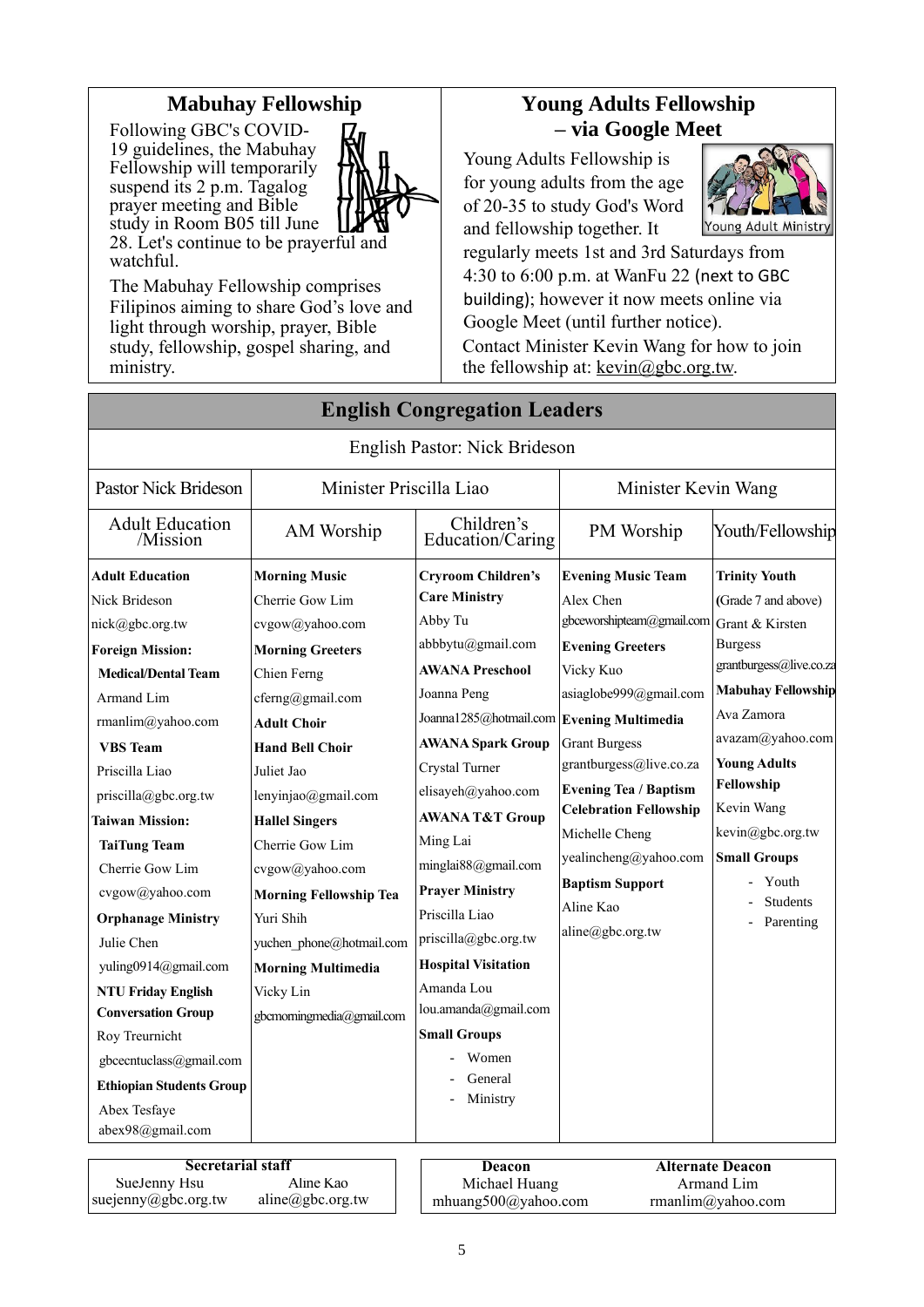#### П Due to the COVID-19 situation, all Sunday classes are cancelled or online until п June 28. For information on online classes, contact the teacher by email below. J ī.

#### ★★ **Sunday School Information** ★★

|                                         | <b>★★ Sunday School Information ★★</b>                                                                                                                                                                                                                                                |                              | <b>Meeting time</b>               |
|-----------------------------------------|---------------------------------------------------------------------------------------------------------------------------------------------------------------------------------------------------------------------------------------------------------------------------------------|------------------------------|-----------------------------------|
| <b>Class</b>                            |                                                                                                                                                                                                                                                                                       | Time & Room                  | changes<br>are marked<br>with "*" |
| <b>Beginning Christian Life</b>         |                                                                                                                                                                                                                                                                                       |                              |                                   |
| Alpha – New and non-Christians          |                                                                                                                                                                                                                                                                                       |                              |                                   |
| Christianity 101 - required for baptism | 11:30 a.m.                                                                                                                                                                                                                                                                            | yuchen_phone@hotmail.com     |                                   |
| <b>Maturing Christians</b>              |                                                                                                                                                                                                                                                                                       |                              |                                   |
| <b>Bible Studies for Life</b>           | 9:00 a.m. class:<br>- Chien Ferng (cferng@gmail.com<br>$11:30$ a.m. classes:<br>- Ava Zamora (avazam@yahoo.com)<br>Chien Ferng (cferng@gmail.com)<br>Kevin Hartman (lou.amanda@gmail.com)<br>Roy Treurnicht (roytreur@gmail.com)<br>$4:00$ p.m. class:<br>Amy Wang (aline@gbc.org.tw) |                              |                                   |
| <b>Developing Leaders</b>               |                                                                                                                                                                                                                                                                                       |                              |                                   |
| <b>Bible Interpretation</b>             | $*1:30 - 2:30$ p.m.                                                                                                                                                                                                                                                                   | ross.hohl@gmail.com          |                                   |
| Youth: Grade 7 and above                |                                                                                                                                                                                                                                                                                       |                              |                                   |
| <b>Bible Studies for Life</b>           | *11:45 a.m. $-12:45$ p.m.                                                                                                                                                                                                                                                             | $\text{kevin}(a)$ gbc.org.tw |                                   |
| <b>Children</b>                         |                                                                                                                                                                                                                                                                                       |                              |                                   |
| Nursery - Age 3 and under               | $11:20$ a.m. $-12:50$ p.m.                                                                                                                                                                                                                                                            |                              |                                   |
| Preschool - Age 3 to 5                  | $11:40$ a.m. $-12:40$ p.m.                                                                                                                                                                                                                                                            |                              |                                   |
| AWANA - Kindergarten (大班) to Grade 6    | $11:30$ a.m. $-1:00$ p.m.                                                                                                                                                                                                                                                             | minglai88@gmail.com          |                                   |

|                                       | $\star \star$ Fellowships – Join a fellowship directly $\star \star$ . |            |  |
|---------------------------------------|------------------------------------------------------------------------|------------|--|
| Fellowship                            | <b>Time</b>                                                            | Location   |  |
| Mabuhay                               | Sundays 2:00 - 4:00 p.m.                                               | <b>B05</b> |  |
| Young Adults $(20 - 35 \text{ y.o.})$ | $1st$ & 3 <sup>rd</sup> Saturdays 4:30 - 6:00 p.m.                     | WanFu 22   |  |

|                          | $\star\star$ Small Groups – Contact the leader to join $\star\star$ |                                                       |                                                           |  |  |
|--------------------------|---------------------------------------------------------------------|-------------------------------------------------------|-----------------------------------------------------------|--|--|
| Type                     | <b>Name</b>                                                         | Day/Time                                              | <b>Location/Contact Emails</b>                            |  |  |
| <b>Students</b>          | NTU Friday English<br>Conversation Group                            | Friday<br>$12:20 - 1:10$ pm                           | NTU<br>roytreur@gmail.com                                 |  |  |
|                          | <b>International Students Group</b>                                 | Friday<br>$7:30 - 9:00$ pm                            | WanFu 22A<br>cesaledro57@gmail.com                        |  |  |
| Language/<br>Nationality | <b>Ethiopian Students Group</b>                                     | Sunday<br>$7:00 - 9:00$ pm                            | Room 307<br>$abex98$ @gmail.com                           |  |  |
| Parenting                | Parenting Group                                                     | $2nd$ & 4 <sup>th</sup> Sunday<br>11:30 am - 12:30 pm | GBC Room 402<br>rod syverson@hotmail.com                  |  |  |
|                          | Salt & Light                                                        | Sunday<br>$1:30 - 3:00$ pm                            | <b>GBC</b> Mount of Olives Room<br>paulhan2908@gmail.com  |  |  |
|                          | <b>Bilingual Interpretation Group</b>                               | Sunday<br>$3:00 - 5:00$ pm                            | GBC Room 303<br>cfindler@yahoo.com                        |  |  |
|                          | Crown of Beauty                                                     | Saturday<br>$2:00 - 4:00$ pm                          | <b>GBC</b> Mount of Olives Room<br>clemence4261@gmail.com |  |  |
| General                  | Thursday Night Bible<br>Study Group                                 | Thursday<br>$7:30 - 9:00$ pm                          | GBC Room 301<br>rod syverson@hotmail.com                  |  |  |
|                          | NanGang Bible<br><b>Study Group</b>                                 | Friday<br>$7:00 - 9:30$ pm                            | <b>NanGang</b><br>sagitamaria@gmail.com                   |  |  |
|                          | YungHe Bible Study Group                                            | *Saturday<br>$7:00 - 8:30$ pm                         | YungHe<br>yedukondaluster@gmail.com                       |  |  |
|                          | HsinChu Bible Study Group                                           | Friday<br>$7:30 - 8:45$ pm                            | <b>HsinChu</b><br>rmanlim@yahoo.com                       |  |  |
| Ministry                 | <b>Hospital Visitation Group</b>                                    | Thursday<br>$1:30 - 2:30$ pm                          | Near GBC<br>lou.amanda@gmail.com                          |  |  |